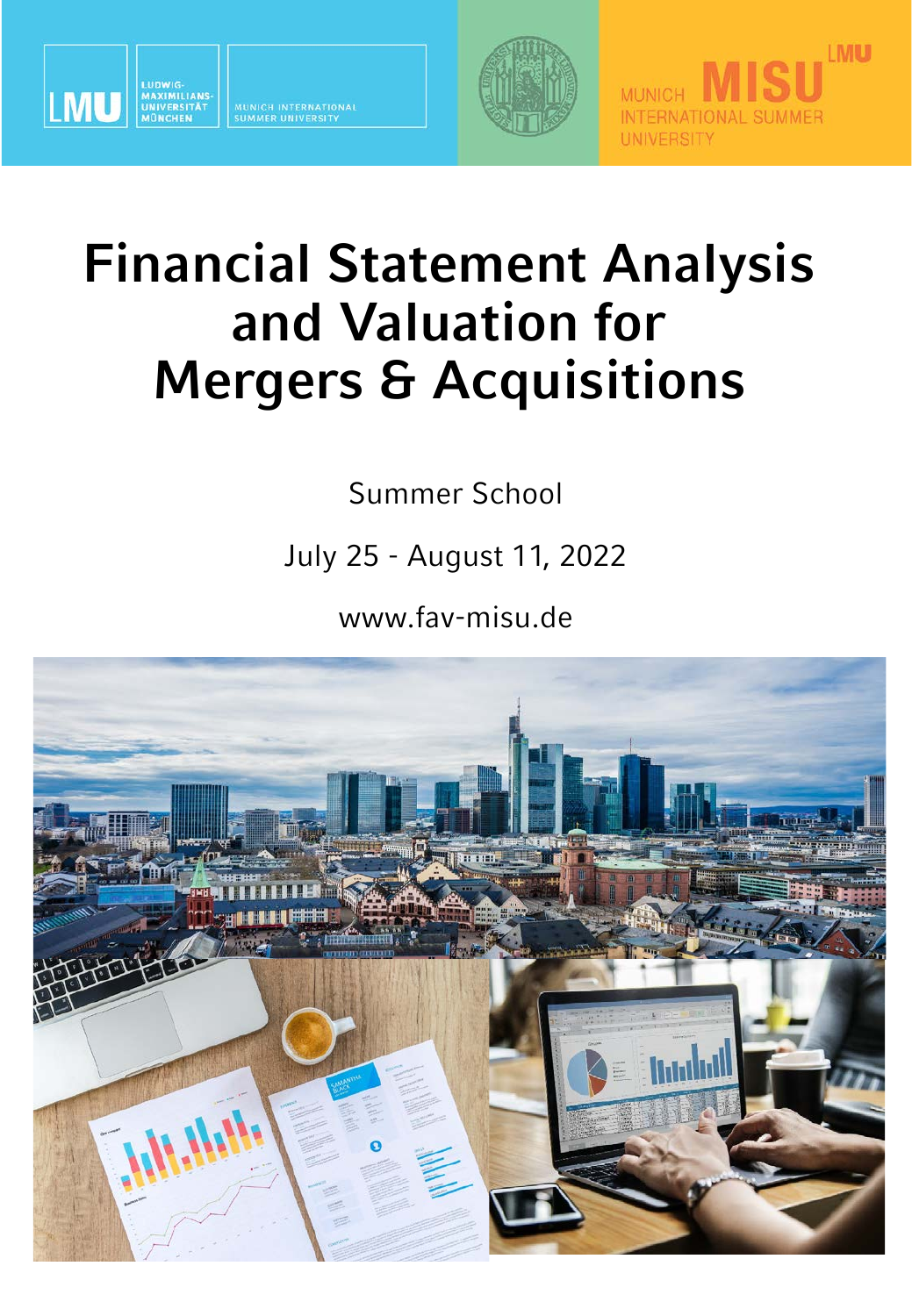# **Objectives**

**The course "Financial Statement Analysis and Valuation for Mergers & Acquisitions" takes place one week online and two weeks in-class in Munich.**

- **online: July 25 - 30**
- **in-class in Munich: August 2 – 11**

The Munich School of Management at LMU - one of the leading universities for Business Administration in Europe - offers a unique summer program for students from around the world. The course "Financial Statement Analysis and Valuation for Mergers & Acquisitions" takes place in the heart of Munich.



Furthermore, from the perspectives of financial analysts as well as external equity investors, we will focus on the main firm value drivers as well as forecasting and equity valuation techniques in order to develop a sound understanding of a firm's profitability and growth prospects, thereby ultimately assessing firm value.

#### **The objectives of the course are:**

• To introduce students to financial reporting as the "language of business". Participants learn to analyze and interpret financial statements in order to assess the key drivers of the underlying business

• To develop a structured forecast of the key value drivers as the most important ingredient of a company's valuation. Especially important for managers, auditors, regulators, analysts and investors

• To apply the most common valuation models to challenge the current stock prices of real-world companies. Participants are able to critically assess assumptions inherent in stock prices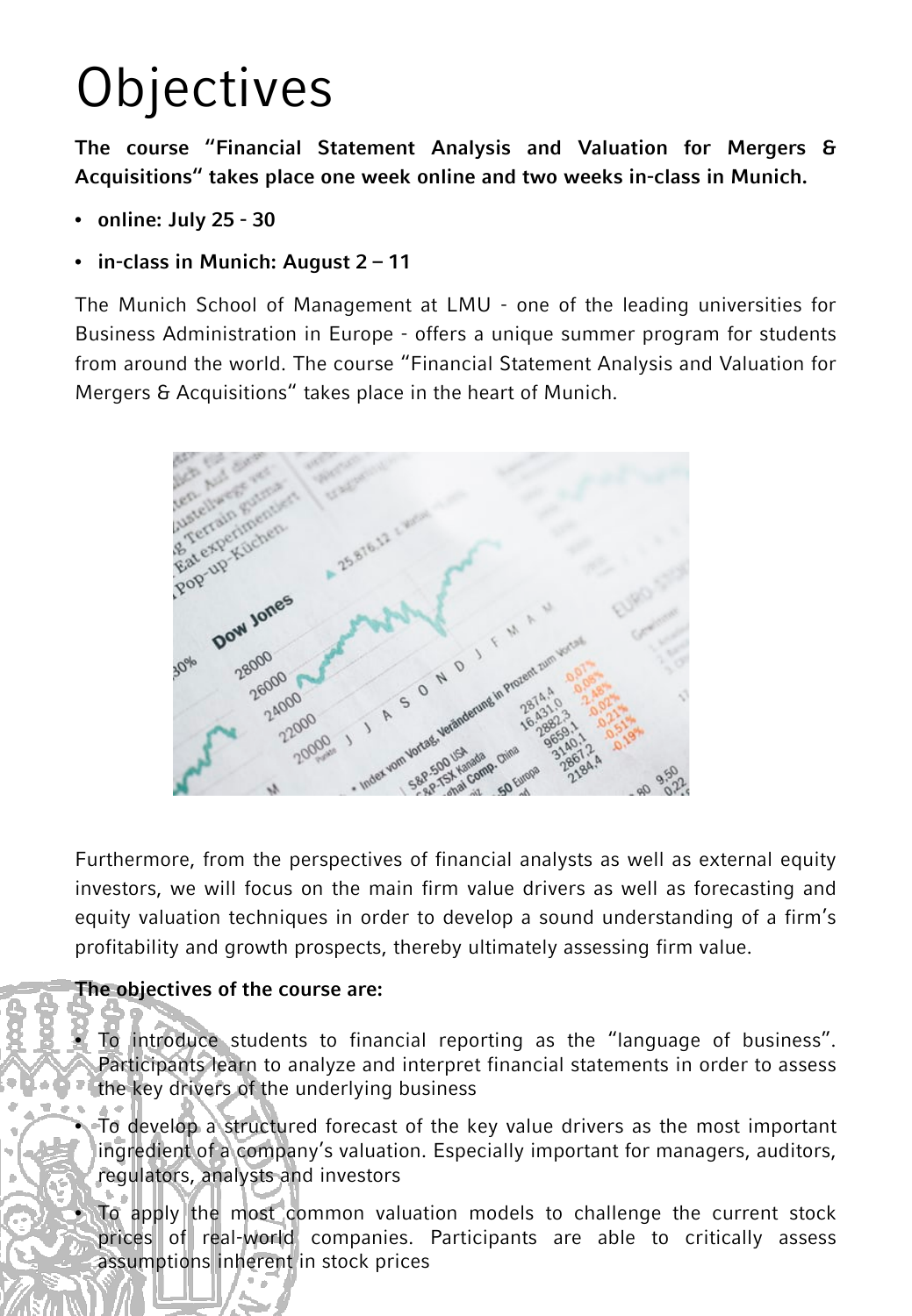## Content

This course aims at making you familiar with firms' financial statements and financial statement analysis by enabling you to read and analyze them to your professional benefit. Hence, you will learn to consume, analyze and forecast financial statements. Adopting a user perspective, we move beyond the technical aspects of financial reporting and preparing accounts. Instead, based on these fundamentals, you are able to understand the firm's past business activities through the lens of financial statements. The course seeks to enable you to forecast a firm's future business activities and to conduct a sound fundamental equity valuation to challenge market prices of real-world companies.

#### **The course contains the following building blocks:**

**1. Introduction**

#### **2. Accounting Basics**

- Introduction to Financial Reporting
- Understanding Financial Statements

### **3. Financial Statement Analysis**

- Business model and strategy
- Understanding past financial performance (Profitability, Margins, Leverage)
- Measurement error

### **4. Forecasting future performance**

- Structured forecasting approach
- Line items forecasts (e.g. sales growth, profitability, leverage)

### **5. Valuation**

- Discounted Cash Flow Valuation Approaches
- **Multiple Valuation Approaches**
- **Explicating Uncertainty (Scenario analysis and Monte Carlo simulation)**

Please see the schedule in detail on our website [http://www.fav-misu.de/en/content/FAV\\_program](http://www.fav-misu.de/en/content/FAV_program)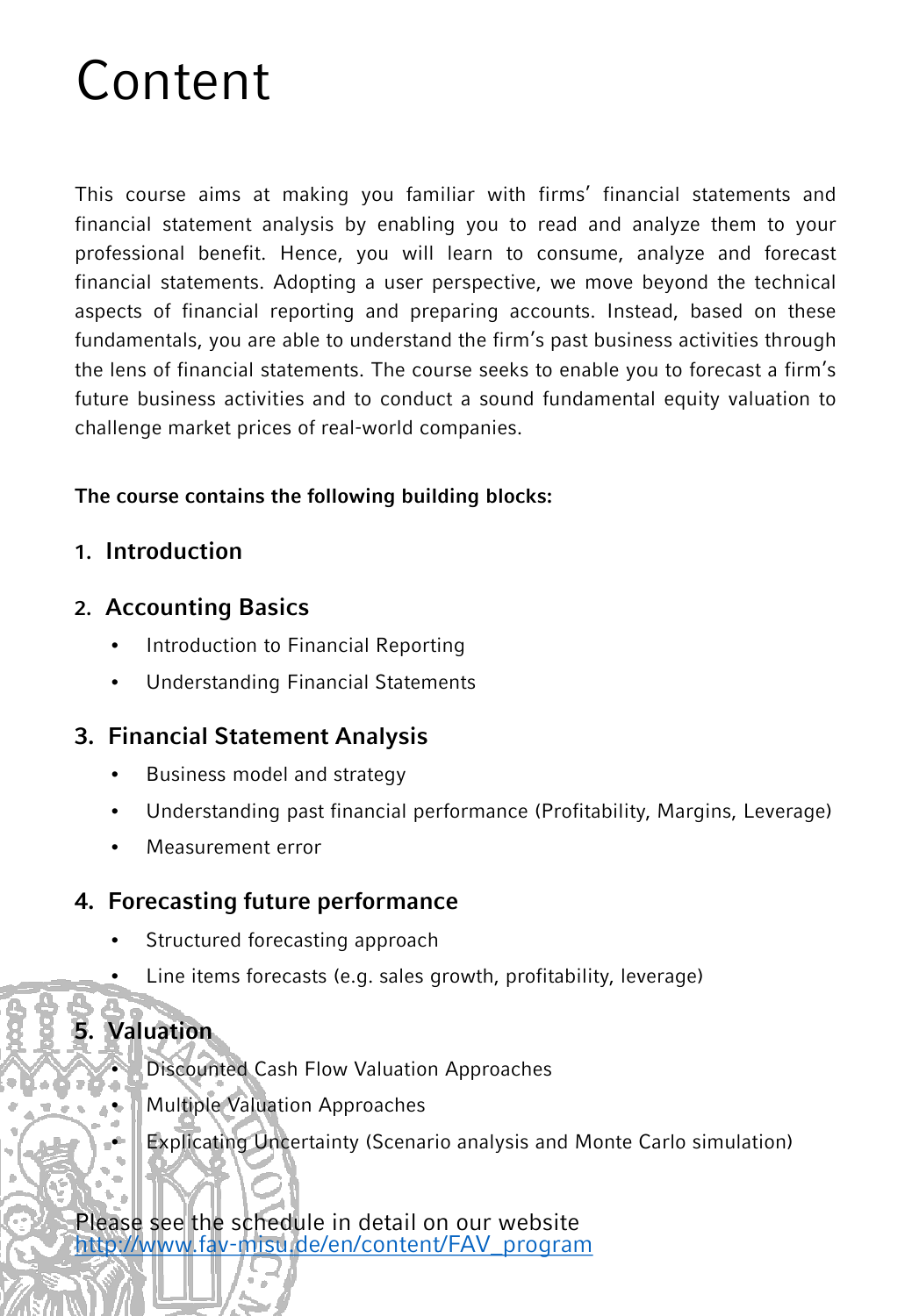## Academic Host

Institute for Accounting, Auditing and Analysis at the Munich School of Management at Ludwig-Maximilians-Universtität München



**Patronage Prof. Dr. Thorsten Sellhorn**

### **Lecturer**



#### **Dr. Gereon Hillert**

Gereon is a Manager in EY's Valuation, Modelling and Economics practice based in Munich, Germany. Further he is lecturer in the summer schools financial statement analysis and valuation and machine learning and data analytics.

- He studied business administration with majors in Accounting and Finance at Saint Mary's University Halifax, Canada, Goethe University Frankfurt, Universidad Viña del Mar, Chile and University of Bayreuth.
- Gereon is a Manager in EY's Valuation, Modelling and Economics (VME) practice based in Munich, Germany.
- Further, he got practical experience at Pwc AG, KPMG and Deutsche Bank AG in the areas of capital markets, M&A, financial due diligence and financial accounting.
- His current research interests include corporate learning and operating leverage decisions as well as disclosure policy choice and topic modelling using machine learning methods.



#### **Dr. Andreas Woltschläger**

Andreas is an Manager in PwC's valuation team based in Hamburg, Germany. Further he is lecturer in the summer schools financial statement analysis and valuation and machine learning and data analytics.

- He studied economics and business administration with majors in Accounting and Finance at the University Paderborn, University of Bayreuth, Ludwig-Maximilians-Universtität and University of Lancaster. • Andreas is an Assistant Manager in KPMG Deal Advisory, Valuation
- team based in Hamburg, Germany.
- He got practical experience at Commerzbank AG, EY and Wincor Nixdorf AG in the areas of equity research, M&A, financial due diligence, valuation and group accounting.
- His current research interests include financial statement analysis, forecasting using machine learning techniques, business intelligence, corporate learning and valuation.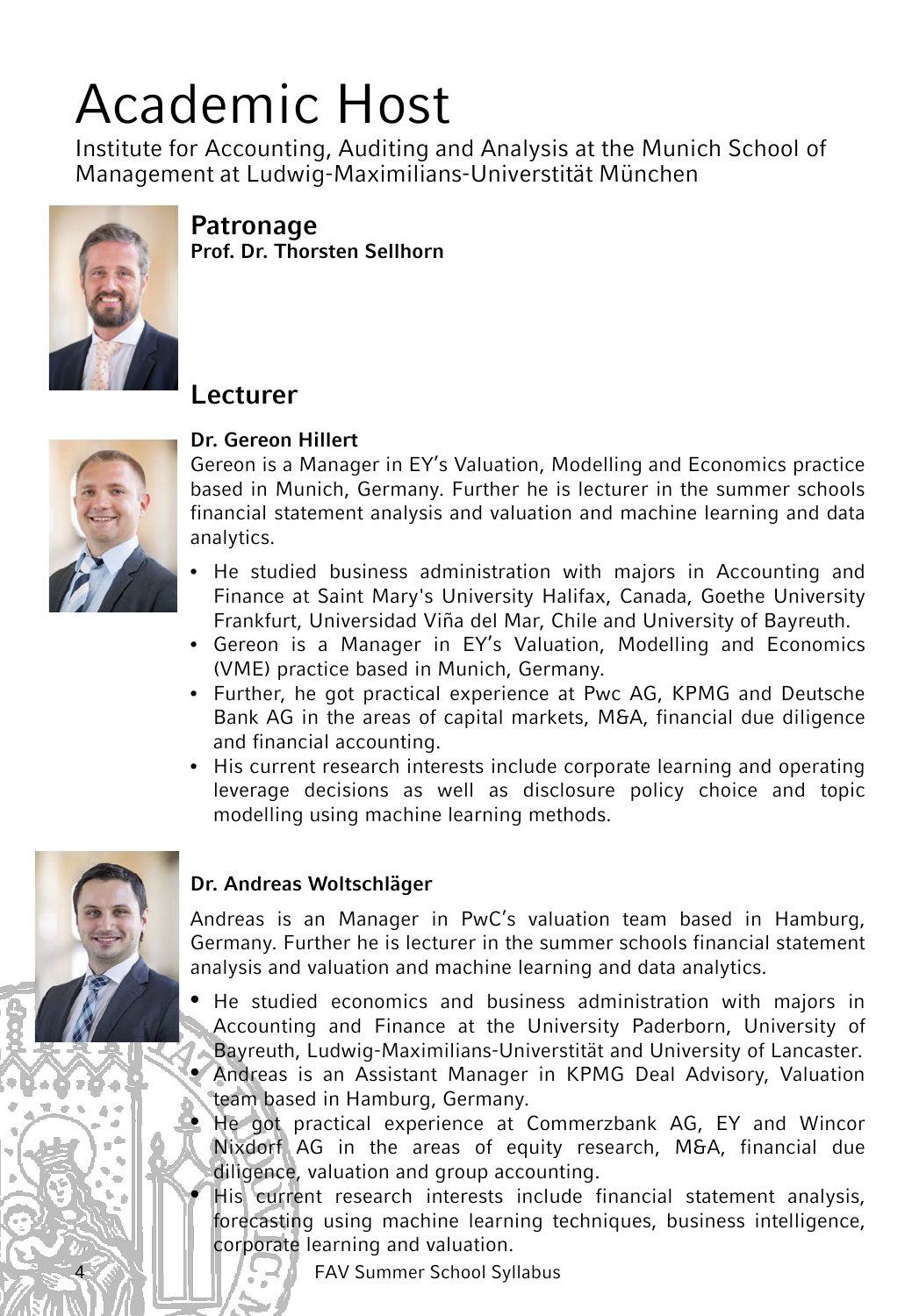## Course Requirements

#### **General course requirements**

The Academic Board of the LMU Munich defines the requirements and contact hours\* for successful completion of the courses as follows:

- regular attendance (6 lessons max. absence)
- preparation for and active participation in seminars
- attendance and contribution to lectures
- participation in and contribution to class excursions
- self-study and homework assignments
- written assignments
- presentations

### **Literature**

Andreas C. Müller, Sarah Guido: Introduction to Machine Learning with Python: A Guide for Data Scientists, 1st Edition

Bird, Steven; Klein, Ewan; Loper, Edward: Natural Language Processing with Python, First edition, 2009

Géron, Aurélien: Hands-On Machine Learning with Scikit-Learn and TensorFlow: Concepts, Tools, and Techniques to Build Intelligent Systems 1st Edition

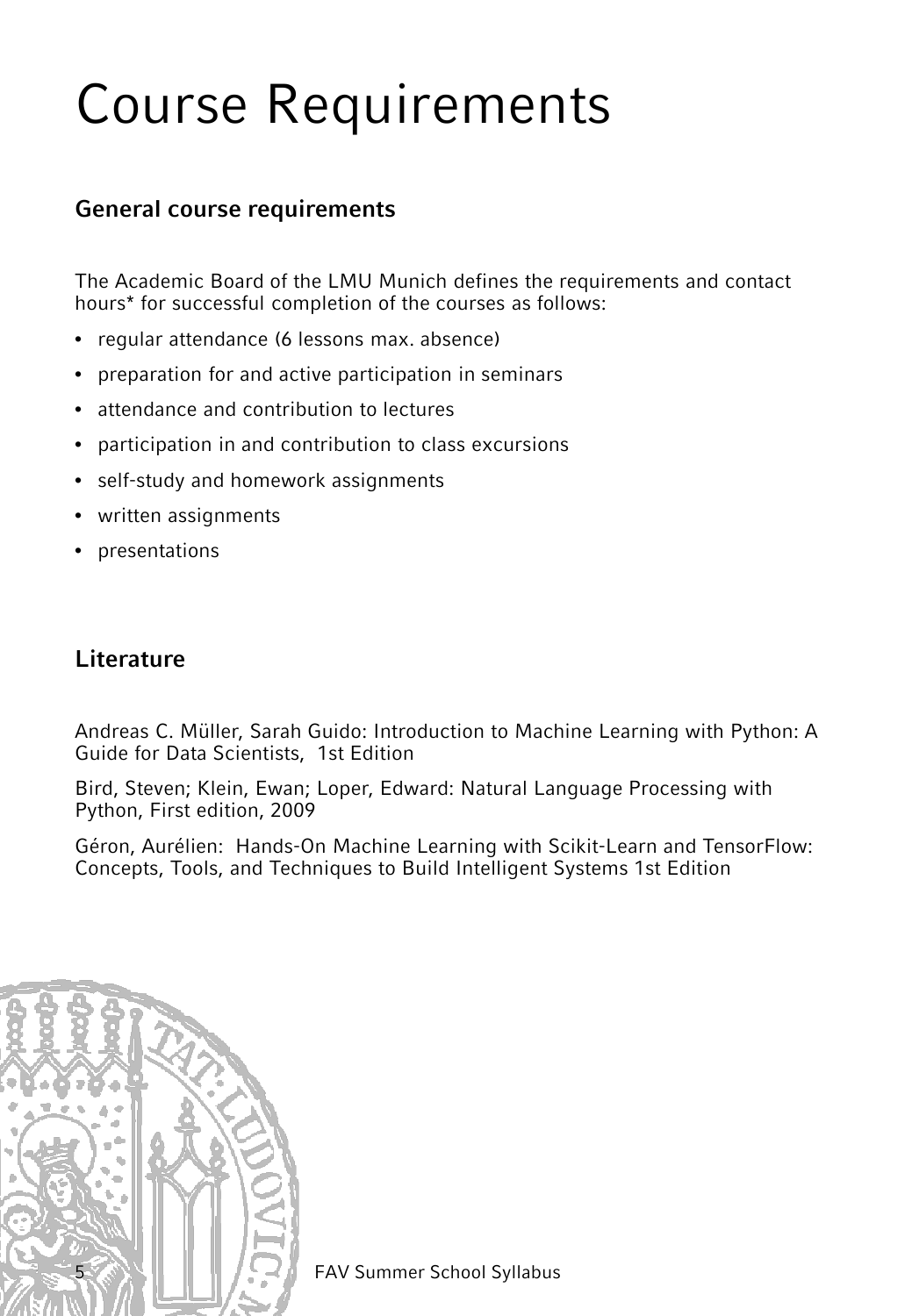## Student Profile

### **Target group**

We offer this program for Bachelor students, Masters students and young scientists as well as to support their successful placement in attractive fields of activity.

There are no prior programming skills required. However, an interest in numbers and logical relationships as well as a basic statistical knowledge are advantageous.

Prerequisites for participation are a good command of written and spoken English. Lectures, presentations and examinations will be held in English. Even though we do not require students to submit language test results, we urge students with poor language skills to abstain from applying. Knowledge of German is not a prerequisite.

#### **Achievements**

Former participants of the MISU Finance, Accounting and Economics programs have evaluated this program very positively and recounted their experience as follows:

- "The course itself was very nice organized and executed. Gereon and Andreas were extremely knowledgeable on the subject matter. They very approachable for expert consultation"
- "Many thanks to our amazing teachers Dr. Gereon Hillert and Dr. Andreas Woltschläger!"
- "The course was an engaging way to understand technical concepts used in the industry I'm interested in and I'm thankful for my wonderful lecturers. It was a pleasure meeting my fellow course mates who hailed from all parts of the world and I enjoyed studying with them and learning from them throughout the program. Spending nearly a month in Munich was a fantastic experience as a whole and I'm glad I received the opportunity to experience German culture. I look forward to my next trip!"

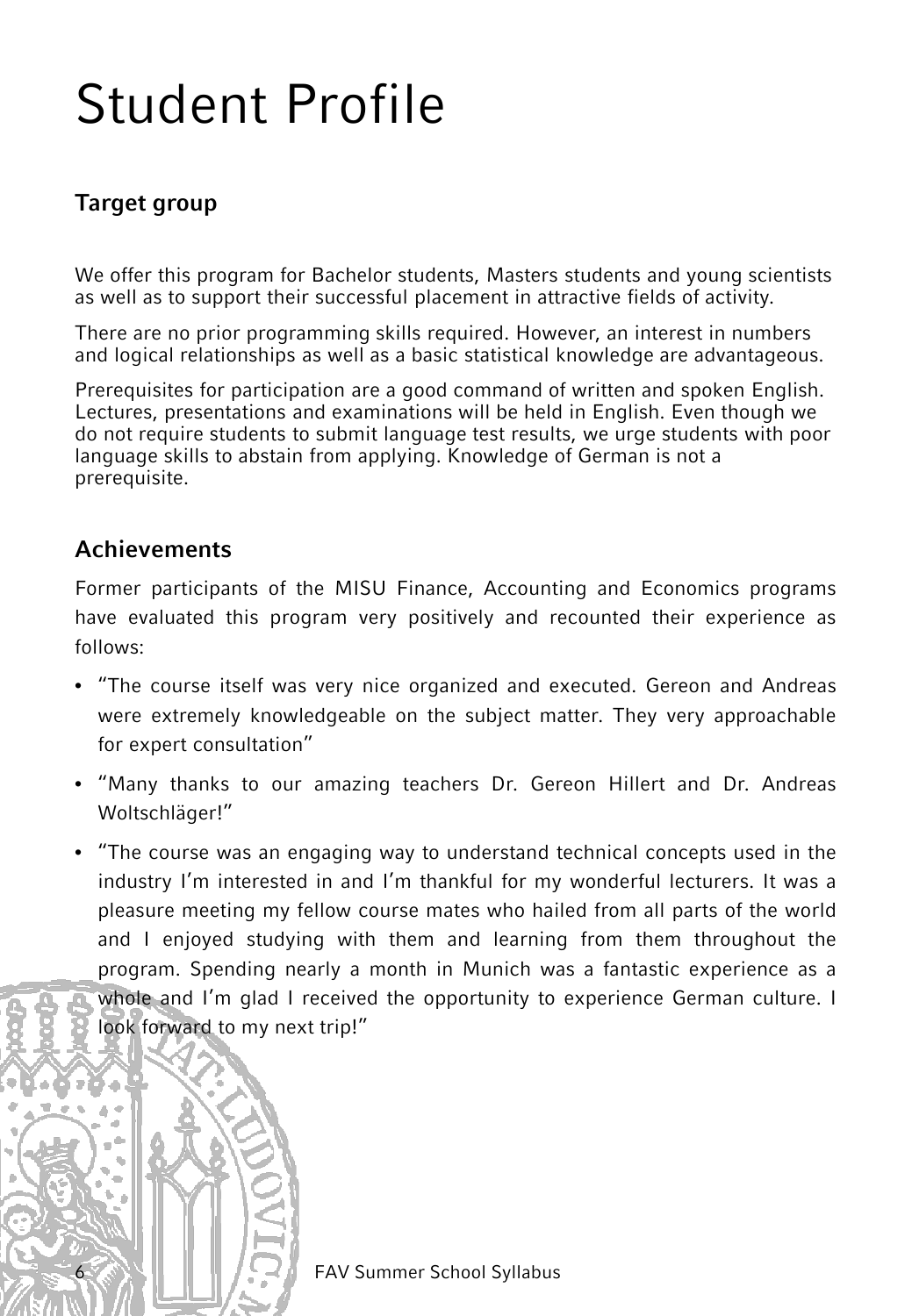## **Credits**

Contact Hours\*: 60 contact/class hours\* worth up to 6 ECTS credits

• One contact/class hour comprises 45 minutes.

### **Credit Transfer**

Most international colleges and universities accept credits from the MISULMU. However, each institution has its own policy regarding credit acceptance from other institutions. We strongly recommend that students consult their academic adviser and/or professor to receive credit transfer approval before applying to the MISU Summer Academy. Students who would like to transfer credits to their home universities should print out all documents contact the professor or study abroad adviser and ask for credit and grade approval.

### **European Credit Transfer system (ECTS) and ECTS Credits**

The ECTS was developed in order to provide common procedures that may guarantee academic recognition for studies abroad. ECTS credits are based on the workload students need in order to achieve expected learning outcomes. The ECTS (European Credit Transfer and Accumulation System) is a standard for comparing the academic level and performance of students in Higher Education across the European Union.

Students will be awarded 1 ECTS credit for 30 hours of work, including attending classes, self-study, examinations and essays. The following chart provides grading information:

|    | <b>LMU Grade</b> | <b>Description</b> | <b>Grade ECTS</b> | <b>US</b> | US  | Percentage |
|----|------------------|--------------------|-------------------|-----------|-----|------------|
|    | 1.0              | excellent          | A                 | A+        | 4,0 | $100 - 97$ |
|    | 1.0              | very good          | Α                 | Α         | 3,9 | $96 - 93$  |
|    | 1,3              | very good          | A                 | А-        | 3,7 | $92 - 90$  |
|    | 1.7              | good               | B                 | $B+$      | 3,5 | $89 - 87$  |
|    | 2.0              |                    | B                 | B         | 3,3 | $86 - 83$  |
|    | 2.3              |                    | B                 | <b>B-</b> | 3,0 | $82 - 80$  |
|    | 2.7              | satisfactory       | C                 | $C+$      | 2,7 | $79 - 77$  |
|    | $3.0^{\circ}$    |                    | C                 | C         | 2,3 | $76 - 73$  |
|    | 3.3              |                    | D                 | $C -$     | 2,0 | $72 - 70$  |
|    | 3.7              | sufficient         | E                 | D+        | 1,3 | $69 - 67$  |
|    | 4.0 <sub>1</sub> |                    | E                 | D         | 1,0 | $66 - 60$  |
| ò, | > 4.0            | insufficient       | F                 | E         | 0,0 | $59 - 0$   |
| ۷  | NG               | not graded         | F                 |           | 0,0 | 0          |
|    |                  |                    |                   |           |     |            |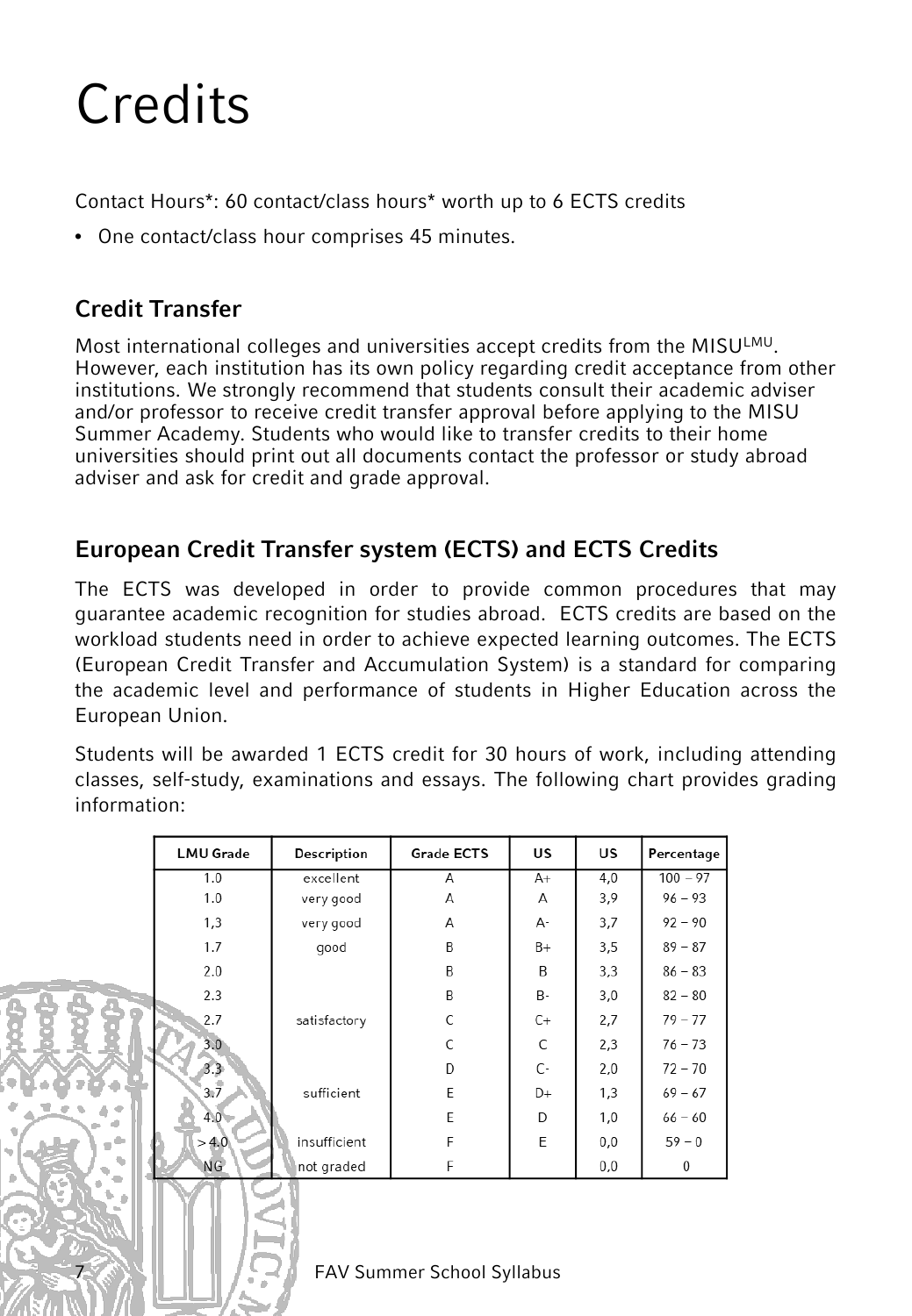# Grading

### **Grading Scale**

Grades are defined from the Academic Board of the LMU in Munich according to its general grading system. The LMU differentiates 6 levels (from 1 to 6), which cover everything from introductory course work to original research. This course is offered for students having successfully completed levels 2 and 3.

- $1,00 1,50 =$  very good (sehr gut)
- $1,51 2,50 = \text{good}$  (gut)
- $2,51 3,50 =$  satisfactory (befriedigend)
- $3,51 4,00 =$  sufficient (ausreichend)
- 4,00 deficient (mangelhaft)
- Passing grades are 1,00 to 4,00.

| Level | <b>Description</b>                                                                                  |
|-------|-----------------------------------------------------------------------------------------------------|
|       | Introductory course with intensive supervision; no course prerequisites; generally first year       |
|       | courses                                                                                             |
|       | Introductory course, independent study techniques included; no specific course prerequisites;       |
|       | generally second year courses                                                                       |
|       | For advanced students, course prerequisites: successful completion of level 1 or 2; examinations    |
| 3     | test the students' ability to apply knowledge and insights to new problems; generally third year    |
|       | courses                                                                                             |
|       | Specialized course, course prerequisites: successful completion of level 2 or 3; extensive use of   |
| 4     | scientific articles; examination may include a small research project, an oral report or written    |
|       | work. This is a third year Bachelor's or first year Master's level course                           |
| 5     | Scientifically oriented course; course prerequisites: successful completion of level 3 or 4; use of |
|       | scientific advanced literature. This is a Master's level course                                     |
|       | Very advanced scientific course; latest scientific developments included; examinations consist of a |
| 6     | contribution to an unsolved problem with an oral presentation; Master's or PhD level course         |

### **Grading Procedure**

There are three grading sections in this course:

 $60\%$  = Written Exam

30% = Oral presentation, homework assignments

 $10\%$  = Active participation in class and soft skills

### **Transcripts**

Every student will receive an official transcript after the successful completion of all program requirements. The transcript will show the course name and contact hours, the number of acquired credits as well as the achieved grades.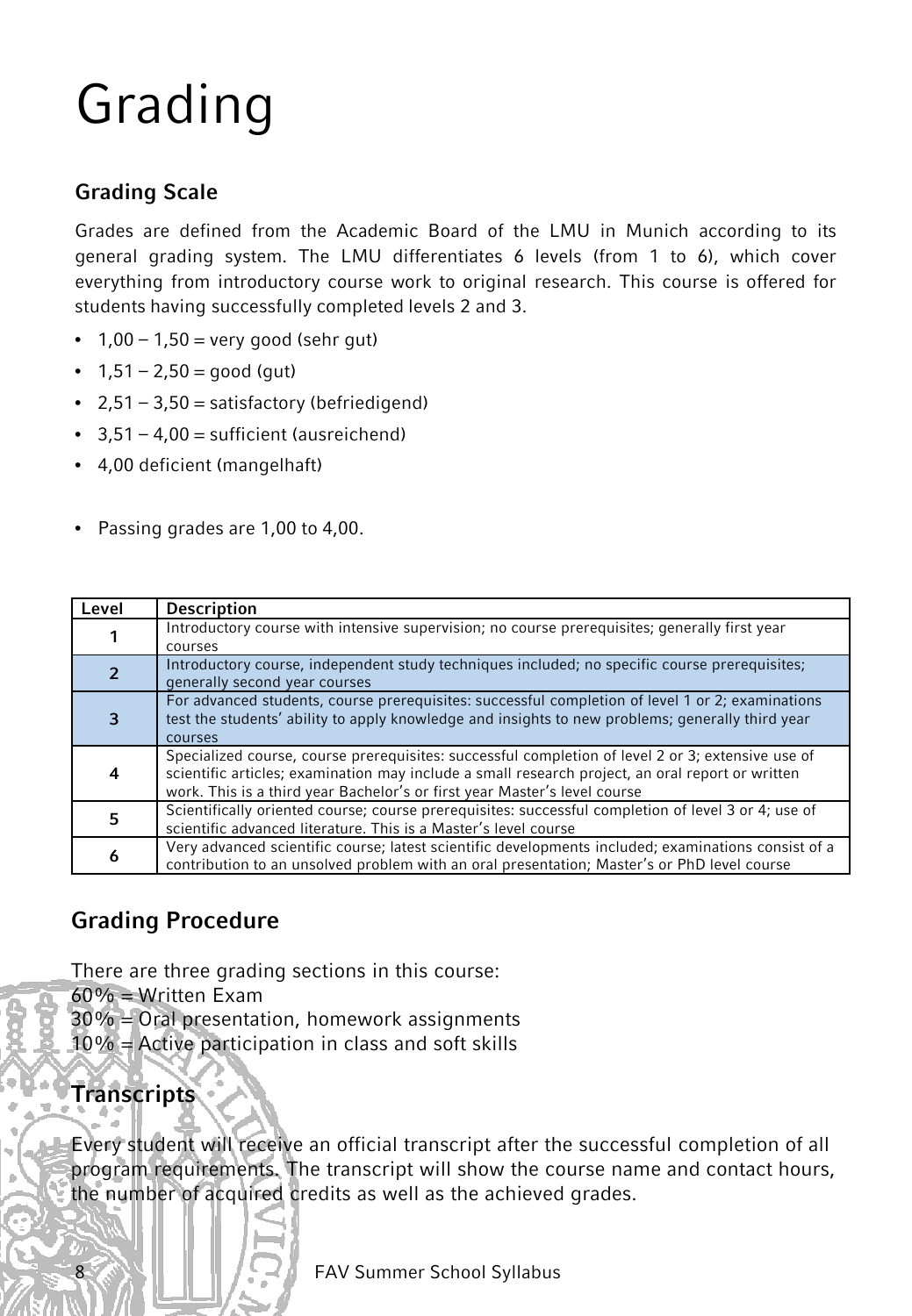## Fees & Payment

The course takes place one week online and two weeks in-class in Munich.

- online: July 25 30
- in-class in Munich: August 2 11

**Early bird registration fee:** € 150.00 (until March 1, 2022) **Regular registration fee:** € 300.00 **Tuition:** € 850.00 **Housing fee:**  $€$  450.00 (single room, August  $1 - 12$ )

#### **The complete payment includes the following:**

- academic program (60 contact hours in class, 6 ECTS credits
- course reading materials
- excursions: City Tour Munich, City of Nürnberg (participation at your own risk)
- student residence (single apartment with own bathroom and kitchen)
- mensa and cafeteria access
- internet access at the dorm (LAN)
- internet access at the university (WiFi)
- library access
- tutors and emergency contact

### **Deadlines for payment**

• **Early bird registration fee and tuition payment deadline:** immediately after receiving the e-mail with the admission letter (PDF), March 10, 2022 at the very latest.

• **Regular registration fee and tuition payment deadline:** immediately after receiving the e-mail with the admission letter (PDF), May 10, 2022 at the very latest.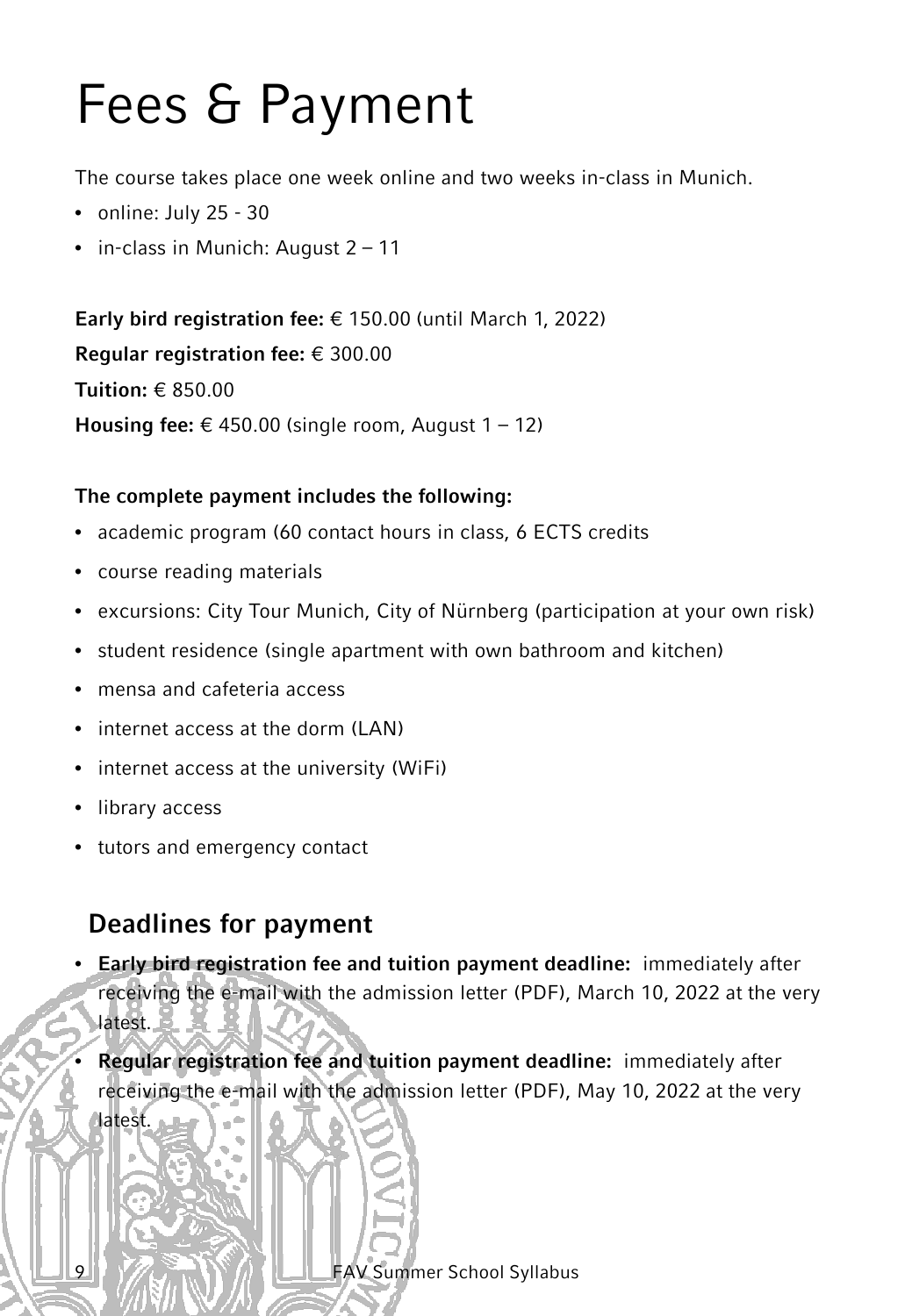## Cancellation\*

#### **Cancellation before the registration deadline:**

- The registration fee will not be refunded. All other deposits will be fully refunded.
- Cancellation after the registration deadline:
- The registration fee will not be refunded. If accommodation was booked, the rent will not be refunded or have to be paid.

#### **Cancellation 4 weeks before commencement of the course:**

• The registration fee will not be refunded. If accommodation was booked, the deposit for the rent will not be refunded and 50% of the tuition will not be refunded.

#### **Cancellation 3 days before commencement of the course:**

- The registration fee will not be refunded. If accommodation was booked, the deposit for the rent will not be refunded and 80% of the tuition will not be refunded.
- Once the course has started, no refund will be granted.

#### **Cancellation by MISU**

- All tuition and fees will be refunded.
- \* All bank charges are excluded from repayment.

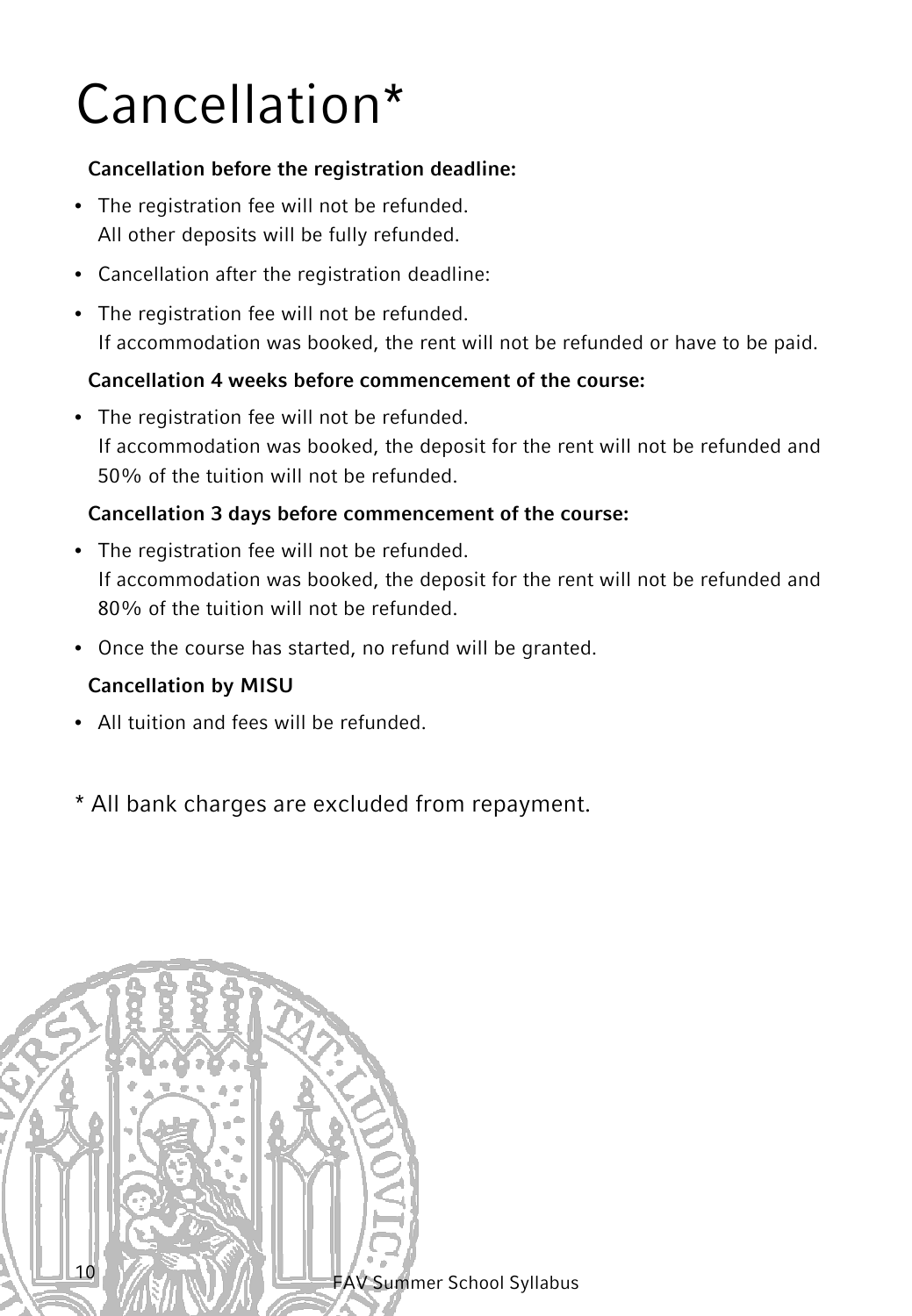## Accommodation

### **Arrival**

• August 1, 2022 (Check-in 4:00 p.m. - 6:00 p.m.)

### **Departure**

- August 12, 2022 (Check-out 10:00 am at the latest)
- can be extended until August 27 without extra payment

### **Student Residence**

The participants will reside in one of the LMU student residences. The student housing facility is located approximately six subway stations away from the classroom and city center.

### **About the rooms:**

- Each student will have their own private apartment with their own small kitchen and bathroom (WC  $+$  shower).
- The rooms are equipped with bedding (sheets and blankets) which can be washed at one of the laundry rooms in the building.
- Kitchen utensils (cutlery, cups, plate and pots) will **not** be provided.
- Towels will also **not** be provided. We ask you to acquire this items according to your own personal needs.
- Internet access is available via Ethernet (LAN) cable. The cable is not provided. Please bring our own.
- Please note that student residences are geared towards student needs and financial means. As such do not expect facilities to meet claims on luxury comfort and on pools.
- Students with health impairment are kindly asked to inform us in the application process.

### **Board**

During your stay, you will be responsible to provide your own meals. You should count on spending approximately 15,00  $\epsilon$  per day on food. During the week lunch can be purchased at one of the university's canteens for 3,00 - 7,00  $\epsilon$ .

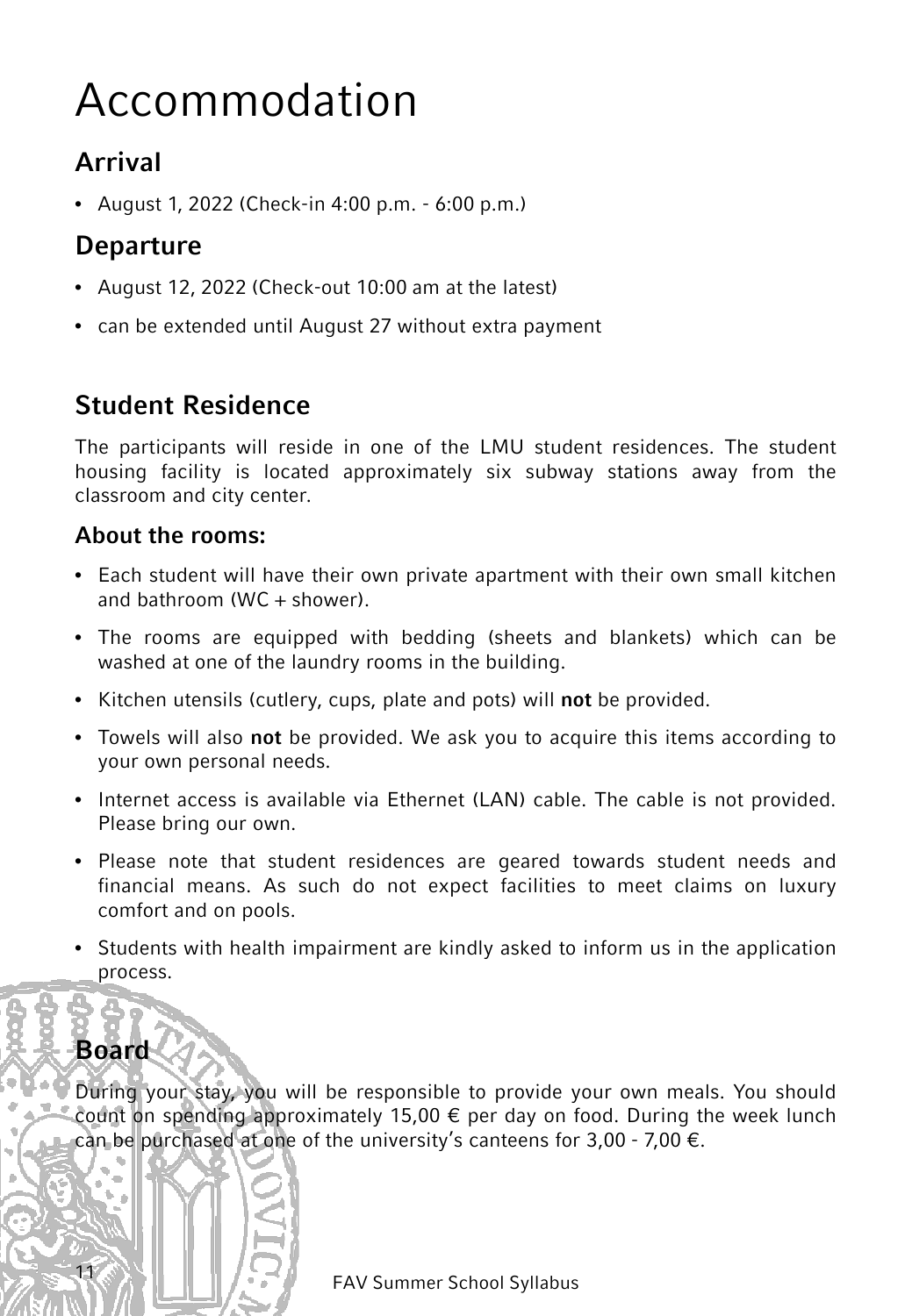# Registration

The selection of participants will be done continuously. The registration takes place on the 'first come, first serve'- principle, given that the application meets the requirements of the program.

In the interest of maintaining the program's high standards, the number of participants will be limited to 30. The application is based on a first come first served basis. The number of students from one university is limited to 4 to ensure an international character of the program.

#### **The online registration starts on the November 1, 2021**.

[http://www.mda-misu.de/en/content/MDA\\_registration](http://www.mda-misu.de/en/content/MDA_registration)

### **Application materials for the MDA program:**

- Curriculum vitae (CV): you may use the Euro Pass format if you do not have your own form: [http://europass.cedefop.europa.eu](http://europass.cedefop.europa.eu/)
- Statement of motivation: Applicants should write a short statement of no more than one typed page in English as to why they wish to take part in the summer program.

### **Deadlines for the registration:**

- **Early bird application deadline:** March 1, 2022
- **Regular application deadline**: May 1, 2022